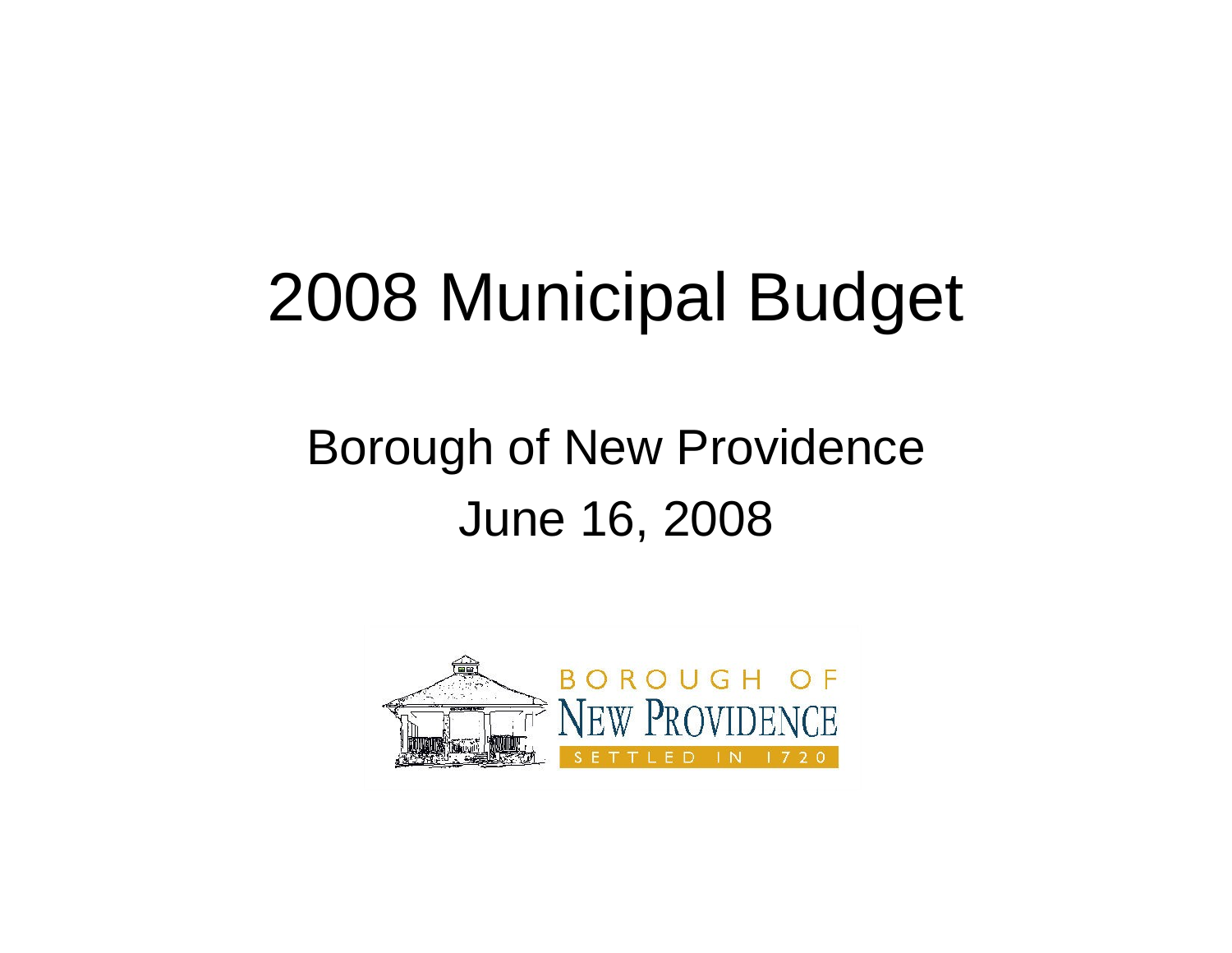# **Overview**

- Owners of real property in New Providence pay real estate taxes based upon the assessed valuation of their property.
- Municipal governments collect the property tax for the benefit of the municipality, the local schools and the County.
- The municipal government controls only those taxes assessed by the municipality. The school tax is determined by the Board of Education and approved by residents during the school budget elections that were held on April 15<sup>th</sup>.
- The County budget is established by the County Freeholders.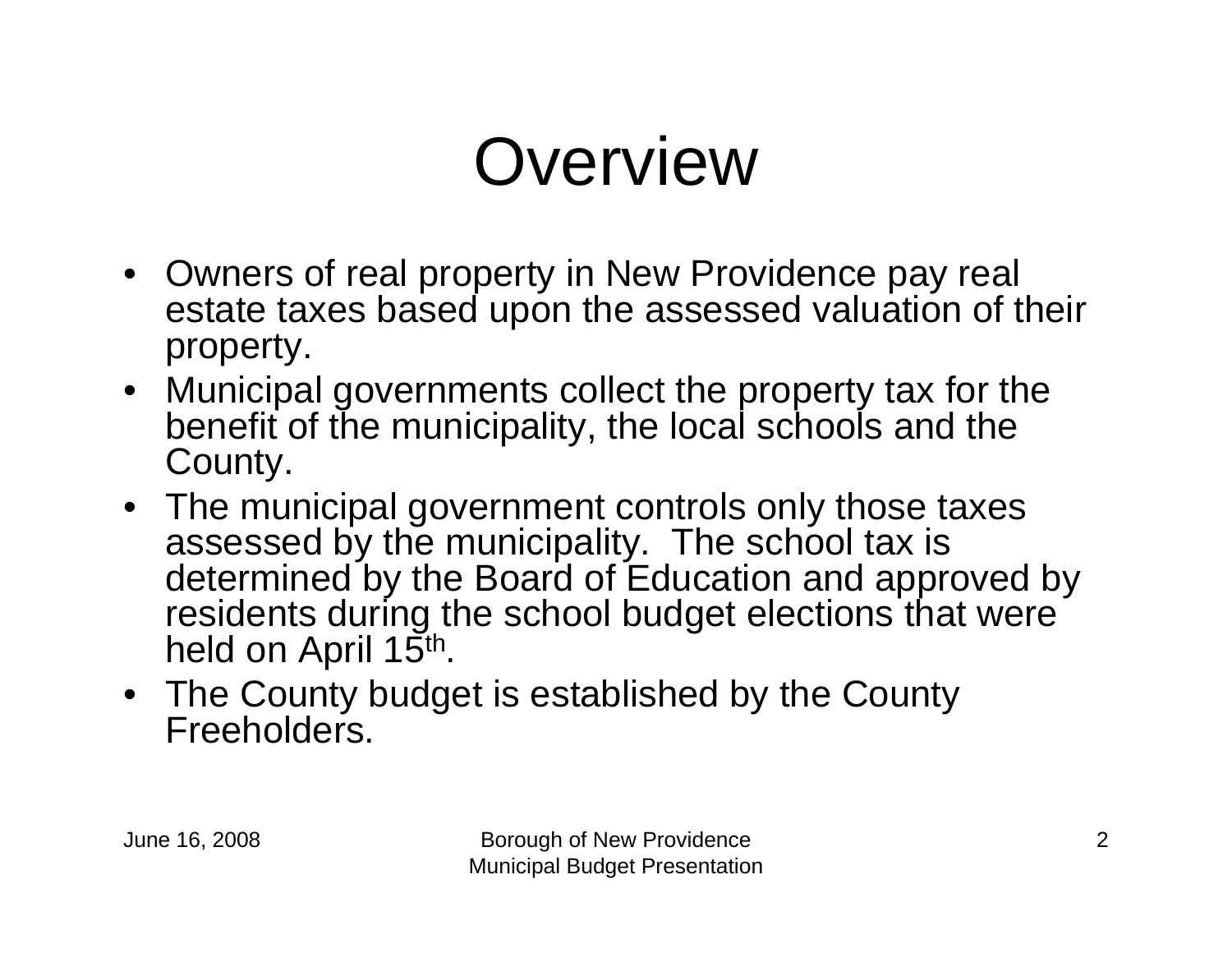# Overview Continued

- The Borough of New Providence municipal budget makes up only a fraction of the total property tax bills paid by residents.
- In 2007, the approximate breakdown of the total tax bill between the Municipal, County and School Board shares was as follows:
	- and the state of the Municipal 21.22% \*\*
	- and the state of the Union County 18.02% \*\*
	- Board of Education 60.76%
	- *\*\* Includes Municipal and County Open Space Tax*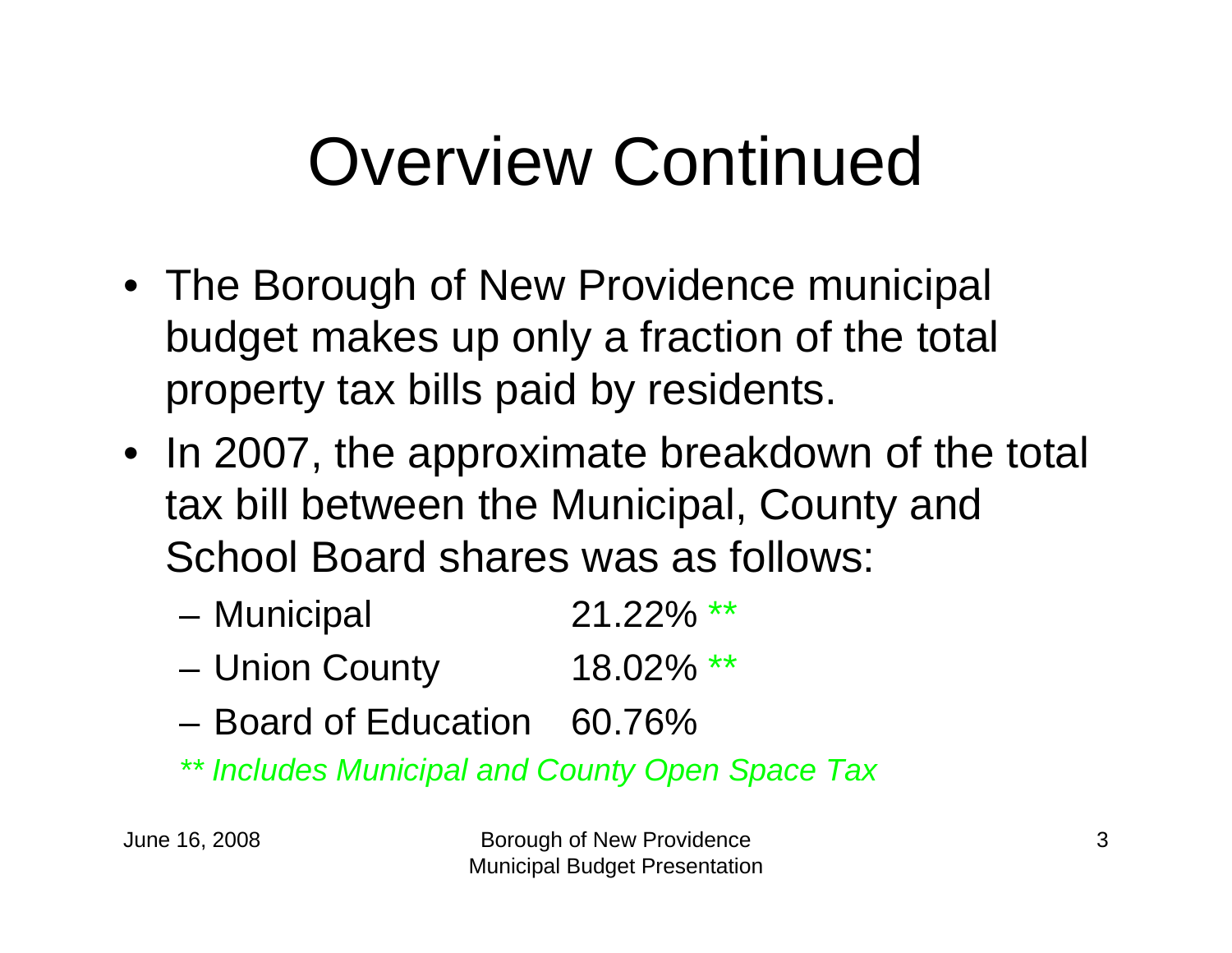# Main Municipal Budget Drivers

- The biggest challenges faced in preparing the 2008 municipal budget are:
	- – Declining commercial and industrial ratables due to tax appeals.
	- and the state of the Increased pension contributions.
	- and the state of the Reduction in State aid to municipalities.
	- and the state of the Energy costs
- Other issues that also contributed to higher expenses were:
	- Increase in debt service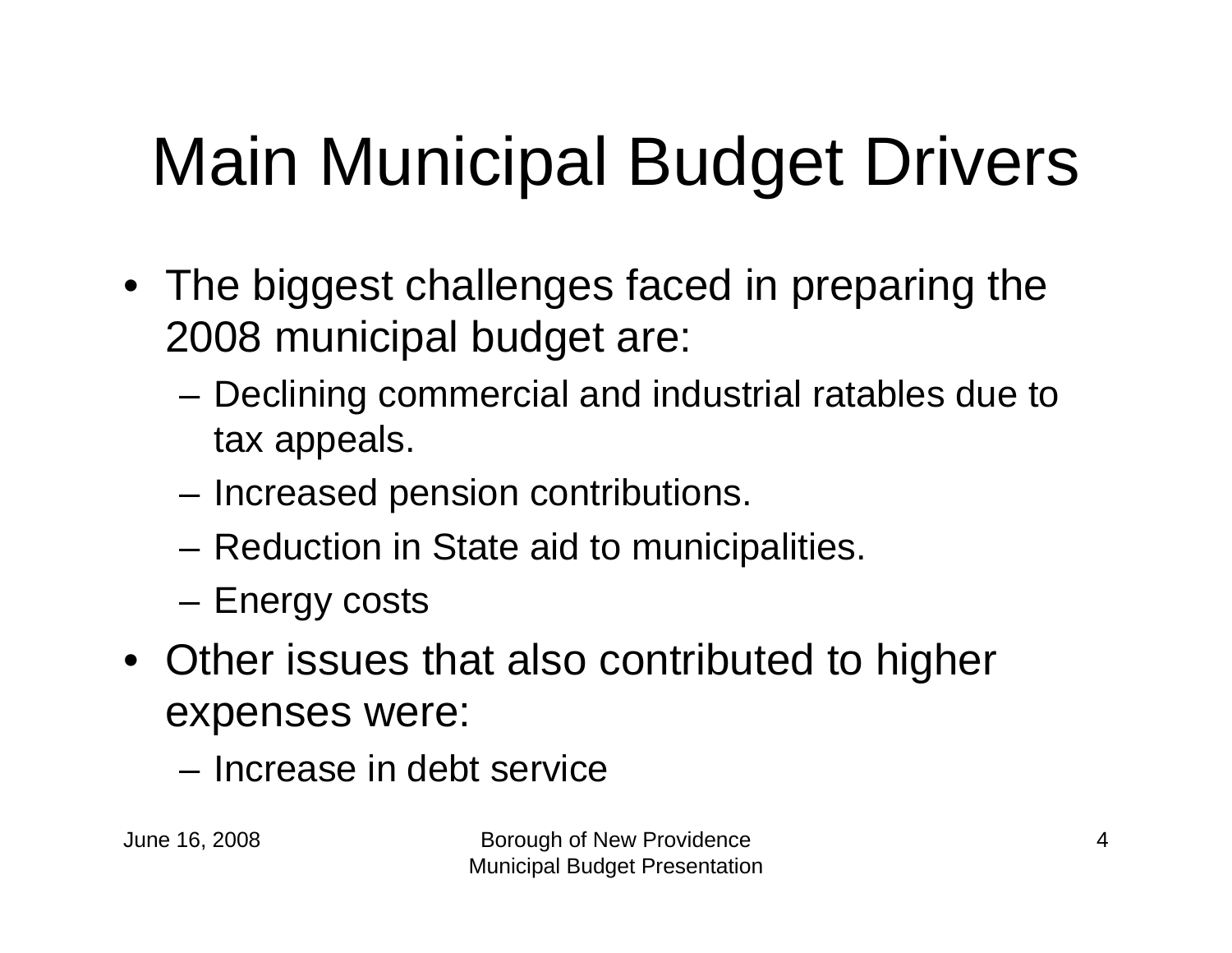# **Objectives**

- Maintain all municipal services at current or improved levels.
- Continue to seek out efficiencies to contain operating costs and overhead.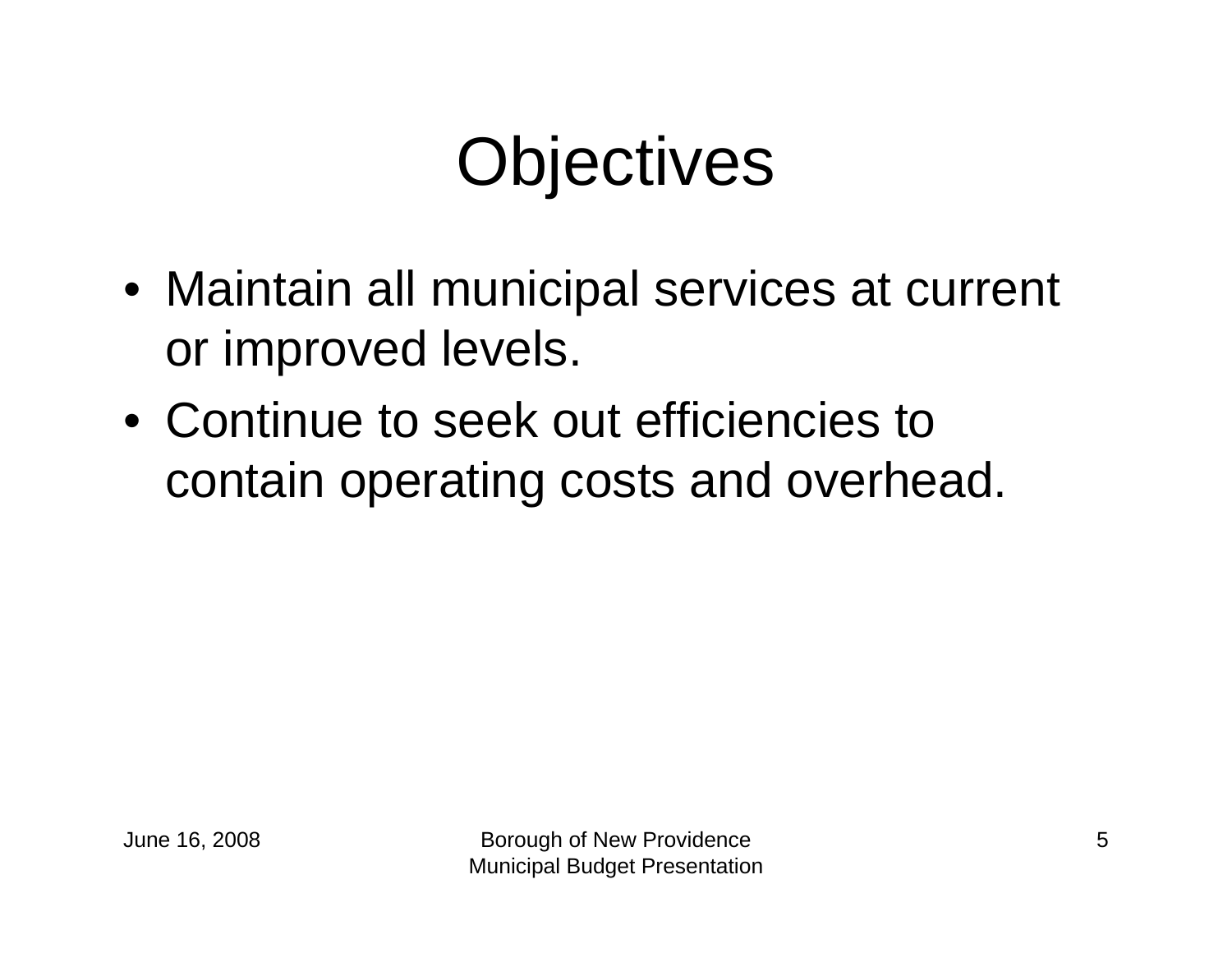### Future Investment

The Mayor and Council will continue to invest in the Borough's future through initiatives such as:

- Funding ongoing road and infrastructure improvements;
- Improvements to the Municipal Center including an emergency generator;
- Renovating Lincoln Gym;
- Reducing infiltration and inflow into our sewage collection system and repairing the secondary clarifier at the wastewater treatment plant;
- Completing deployment of a document imaging and storage system;
- Install permanent equipment necessary to televise Borough Council meetings; and
- Design the reconfiguration of Oakwood fields.
- Resurface the tennis courts.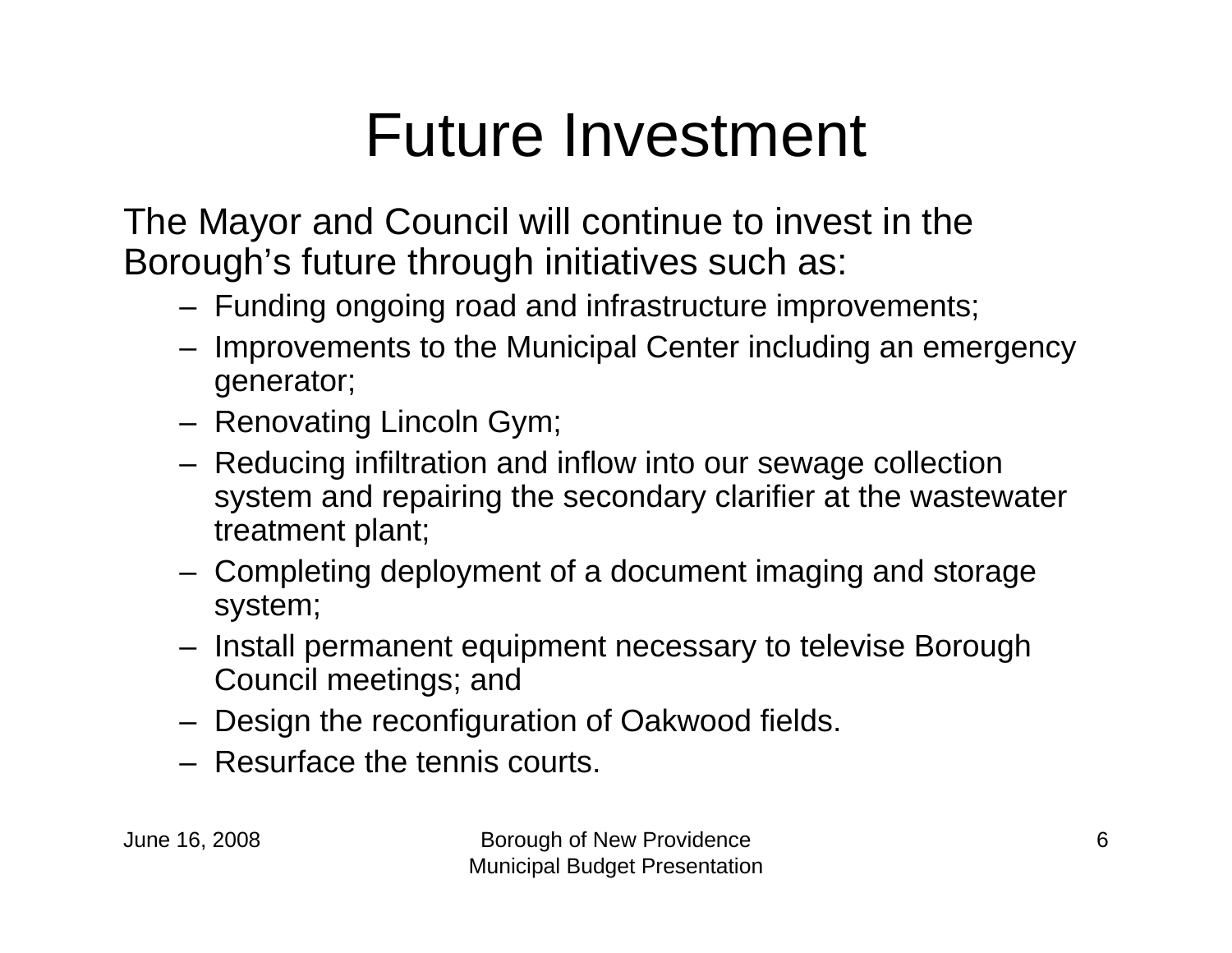# Savings and Reductions

- Reduced conferences and conventions by 50%
- Reduced memberships and dues by 50%
- Eliminated one bulk pickup
- Reduced cell phone reimbursements by 50%
- Limited capital improvements
- Limited salary increases for staff not previously under contract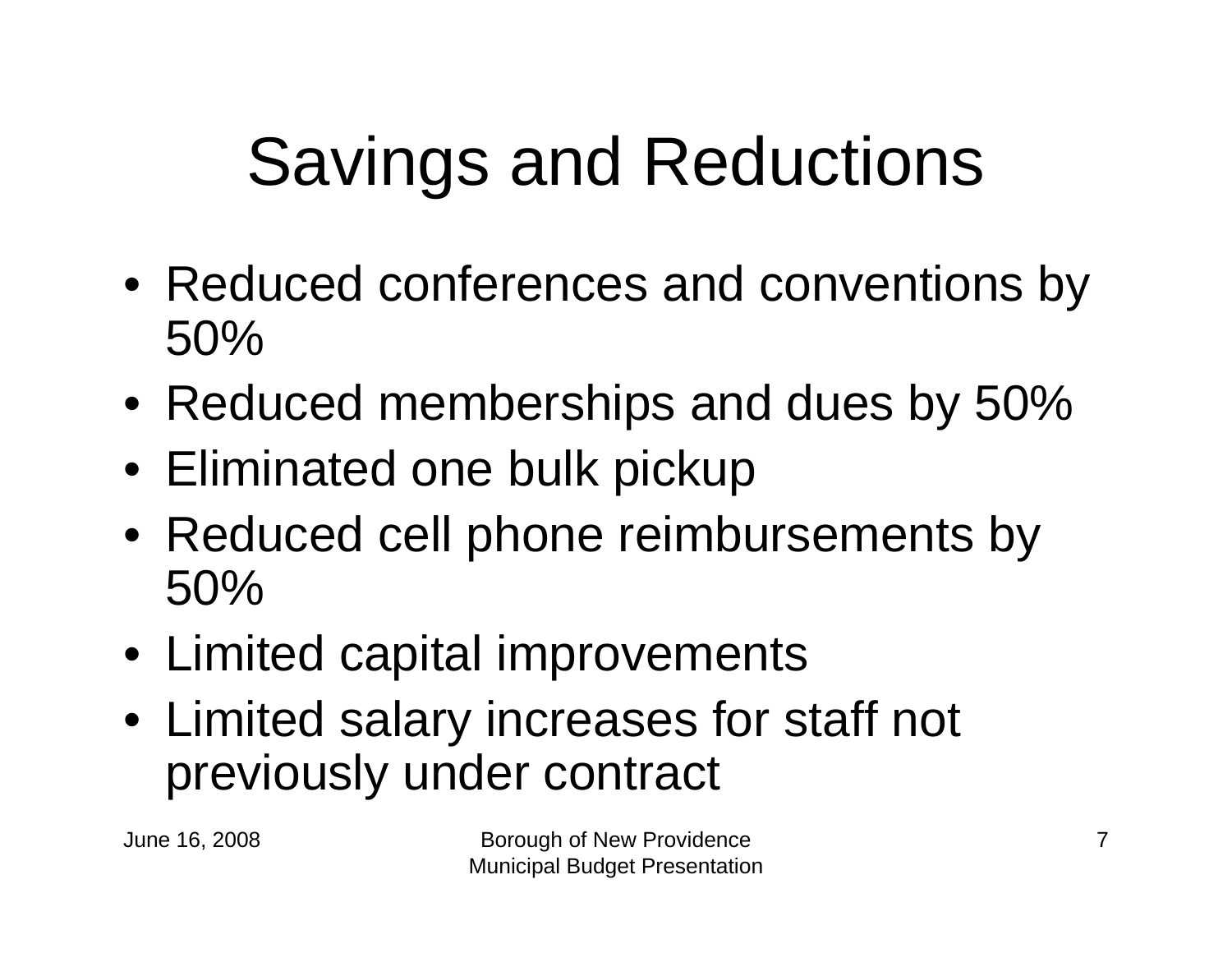# Municipal Tax Rate

|                                          |              |             | <b>Increase</b> |                 |  |
|------------------------------------------|--------------|-------------|-----------------|-----------------|--|
|                                          | 2008         | 1999*       |                 | $\frac{0}{0}$   |  |
| <b>Municipal Taxes</b><br>9 year average | \$10,697,309 | \$7,823,042 | \$2,874,267     | 36.74%<br>4.08% |  |
| Tax Rate (per \$100)<br>8 year average   | \$0.825      | \$0.600     | \$0.225         | 37.50%<br>4.17% |  |

| <b>Impact on Average Assessed Value Home</b> |           |  |  |  |  |
|----------------------------------------------|-----------|--|--|--|--|
| <b>Assessed Value</b>                        | \$282,000 |  |  |  |  |
| <b>2008 Tax</b>                              | \$2,327   |  |  |  |  |
| 1999 Tax*                                    | \$1,692   |  |  |  |  |
| <b>Tax Increase</b>                          | \$635     |  |  |  |  |
| 9 Year Average                               | \$71      |  |  |  |  |

\* 1999 was the first year of the most recent revaluation of all property values in New Providence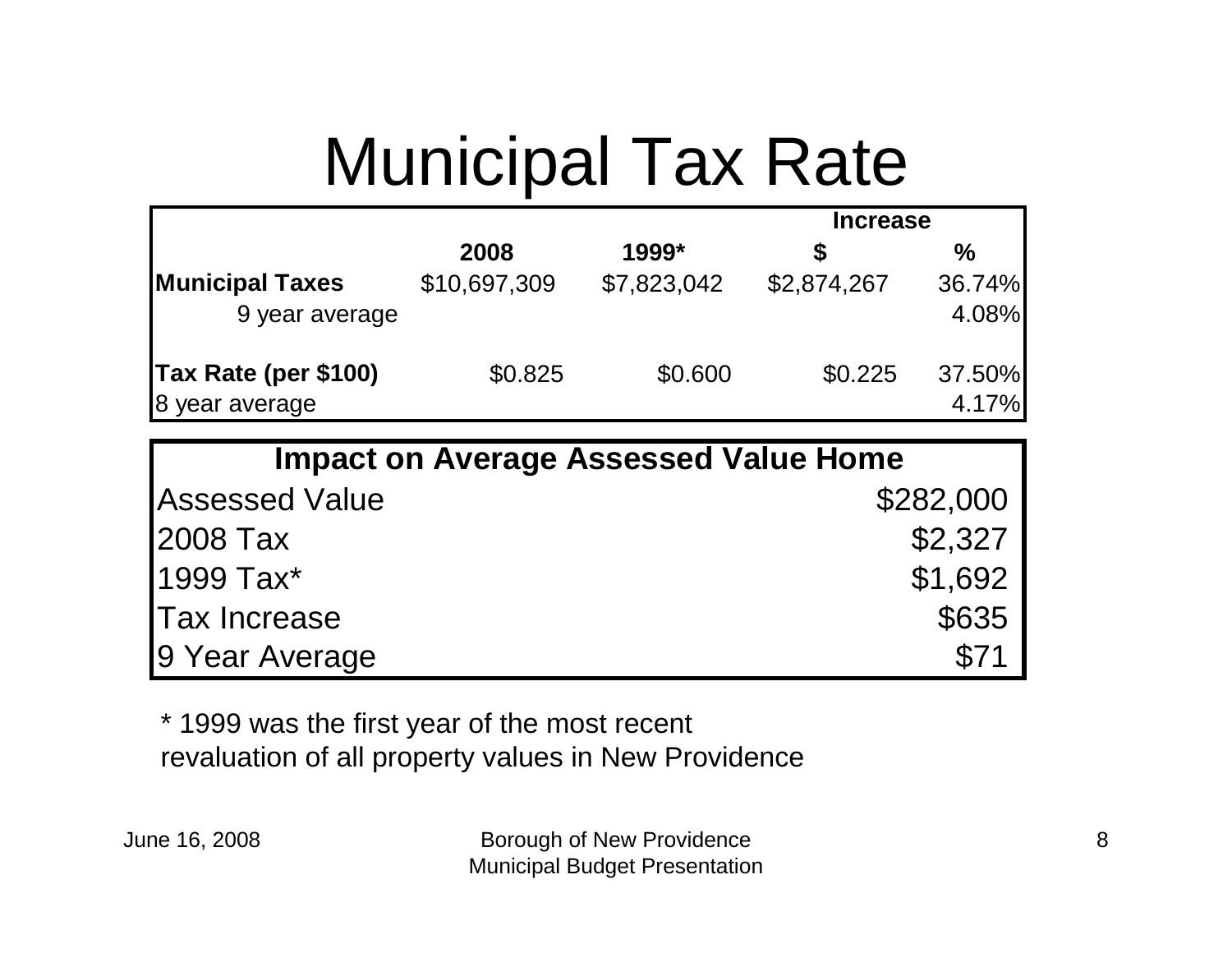# APPROPRIATION SUMMARY

|                                              |               |               |               | Increase 2008 versus |           |
|----------------------------------------------|---------------|---------------|---------------|----------------------|-----------|
|                                              |               |               |               | 2007                 |           |
|                                              | 2006 Modified | 2007 Modified | 2008 Proposed |                      |           |
| Category                                     | <b>Budget</b> | <b>Budget</b> | <b>Budget</b> | \$                   | %         |
|                                              |               |               |               |                      |           |
|                                              |               |               |               |                      |           |
|                                              |               |               |               |                      |           |
| <b>PUBLIC SAFETY</b>                         | \$2,840,315   | \$3,130,675   | \$3,254,090   | \$123,415            | 3.94%     |
| PENSION, HEALTH INS. & EMPLOYEE BENEFITS     | \$1,657,090   | \$1,842,574   | \$2,253,550   | \$410,977            | 22.30%    |
| INFRASTRUCTURE - CAPITAL IMPR & DEBT SERVICE | \$1,992,512   | \$1,930,032   | \$2,130,308   | \$200,277            | 10.38%    |
| <b>PUBLIC WORKS</b>                          | \$1,533,840   | \$1,710,330   | \$1,760,040   | \$49,710             | 2.91%     |
| <b>TAX RESERVES</b>                          | \$1,550,500   | \$1,875,500   | \$1,607,717   | (\$267,783)          | $-14.28%$ |
| <b>GENERAL GOVERNMENT</b>                    | \$1,164,302   | \$1,094,045   | \$1,162,602   | \$68,557             | 6.27%     |
| <b>GARBAGE COLLECTION &amp; RECYCLING</b>    | \$842,400     | \$876,100     | \$843,980     | (\$32,120)           | $-3.67%$  |
| <b>SEWER TREATMENT &amp; DISPOSAL</b>        | \$843,950     | \$884,375     | \$891,000     | \$6,625              | 0.75%     |
| <b>LIBRARY</b>                               | \$736,702     | \$803,038     | \$847,978     | \$44,940             | 5.60%     |
| <b>ISTREET LIGHTS &amp; UTILITIES</b>        | \$509,350     | \$584,000     | \$668,050     | \$84,050             | 14.39%    |
| COMMUNITY ACTIVITIES & EVENTS                | \$294,349     | \$276,419     | \$270,019     | (\$6,400)            | $-2.32%$  |
| <b>LAND USE &amp; REGULATORY</b>             | \$257,403     | \$276,360     | \$294,250     | \$17,890             | 6.47%     |
| <b>INSURANCE</b>                             | \$203,000     | \$200,000     | \$195,000     | (\$5,000)            | $-2.50%$  |
| <b>PUBLIC HEALTH</b>                         | \$106,625     | \$118,545     | \$115,900     | (\$2,645)            | $-2.23%$  |
| <b>GRANTS &amp; DONATIONS</b>                | \$316,010     | \$185,029     | \$38,364      | (\$146,665)          | $-79.27%$ |
| IDEFERRED CHARGES - EMERG AUTHORIZ           | \$30,000      | \$100,000     | \$100,000     | \$0                  | 0.00%     |
| <b>TOTAL APPROPRIATIONS</b>                  | \$14,878,349  | \$15,887,021  | \$16,432,849  | \$545,828            | 3.44%     |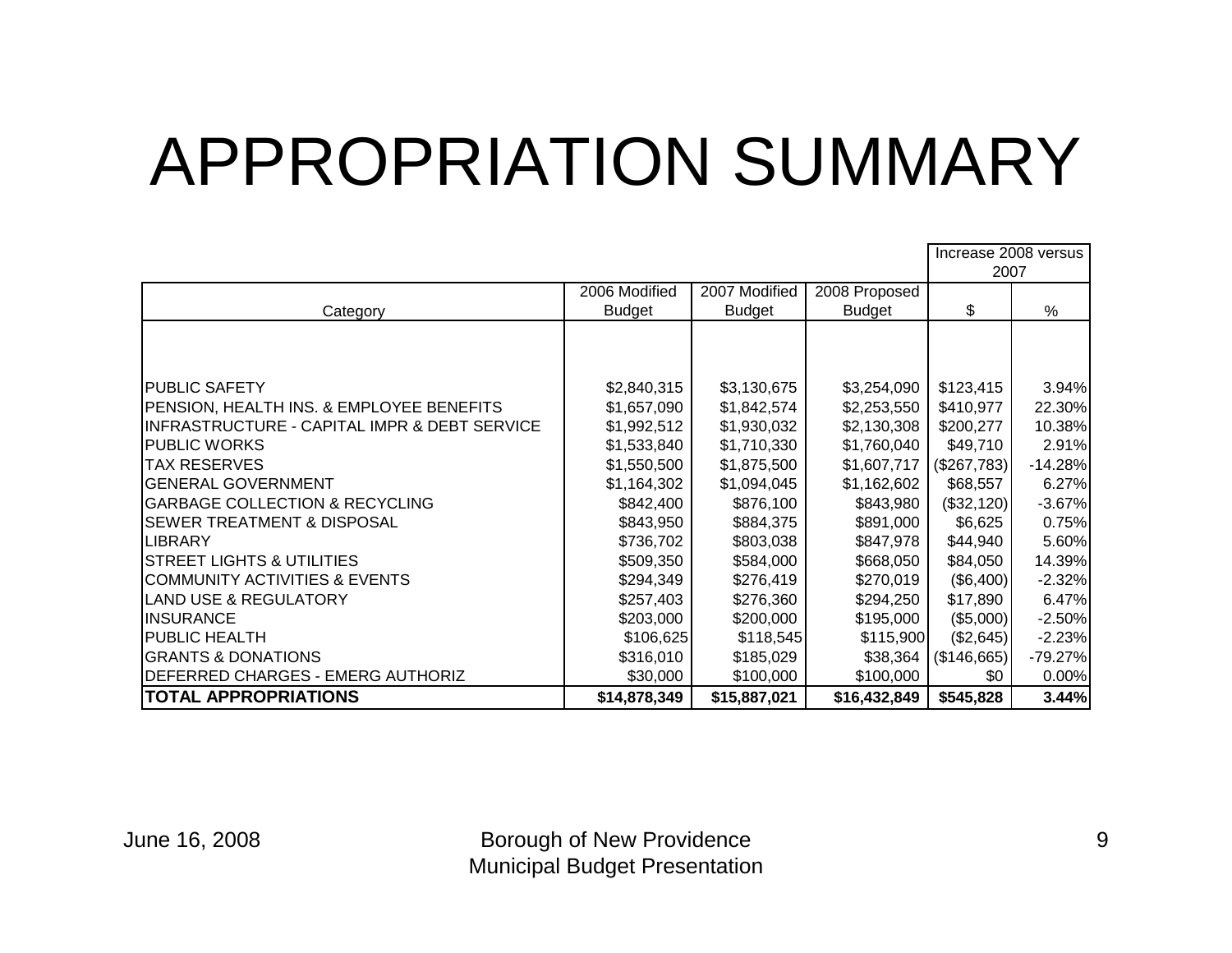#### Component Analysis Municipal Tax Increase

| <b>Major Impact Items for 2008 Tax Levy</b> |                    |         |                                         |                  |  |  |  |
|---------------------------------------------|--------------------|---------|-----------------------------------------|------------------|--|--|--|
|                                             | <b>Increase</b>    |         |                                         |                  |  |  |  |
|                                             | <b>Addition to</b> | in Tax  | % of Total                              | % Increase       |  |  |  |
|                                             |                    |         | Tax Levy vs. Points vs. Increase in Tax | <b>over 2007</b> |  |  |  |
| <b>Item</b>                                 | 2007               | 2007    | <b>Levy vs. 2007</b>                    | <b>Taxes</b>     |  |  |  |
| Decrease in State Aid                       | \$171,241          | \$0.013 | 20%                                     | 1.74%            |  |  |  |
| Increase in Debt Service                    | \$165,277          | \$0.012 | 18%                                     | 1.55%            |  |  |  |
| Increase in Library Appropriation           | \$44,940           | \$0.003 | 5%                                      | 0.46%            |  |  |  |
| <b>IPolice Pension Increase</b>             | \$187,622          | \$0.014 | 22%                                     | 1.90%            |  |  |  |
| <b>Public Employee Pension Increase</b>     | \$88,355           | \$0.006 | 9%                                      | 0.77%            |  |  |  |
| <b>Street Lighting &amp; Electricity</b>    | \$141,300          | \$0.011 | 17%                                     | 1.43%            |  |  |  |
| <b>Sub-Total</b>                            | \$798,734          | \$0.060 | 92%                                     | 7.83%            |  |  |  |
| <b>Remainder of Municipal Operations</b>    | \$63,796           | \$0.005 | 8%                                      | 0.65%            |  |  |  |
| <b>Increase in Municipal Taxes</b>          | \$862,530          | \$0.064 | 100%                                    | 8.49%            |  |  |  |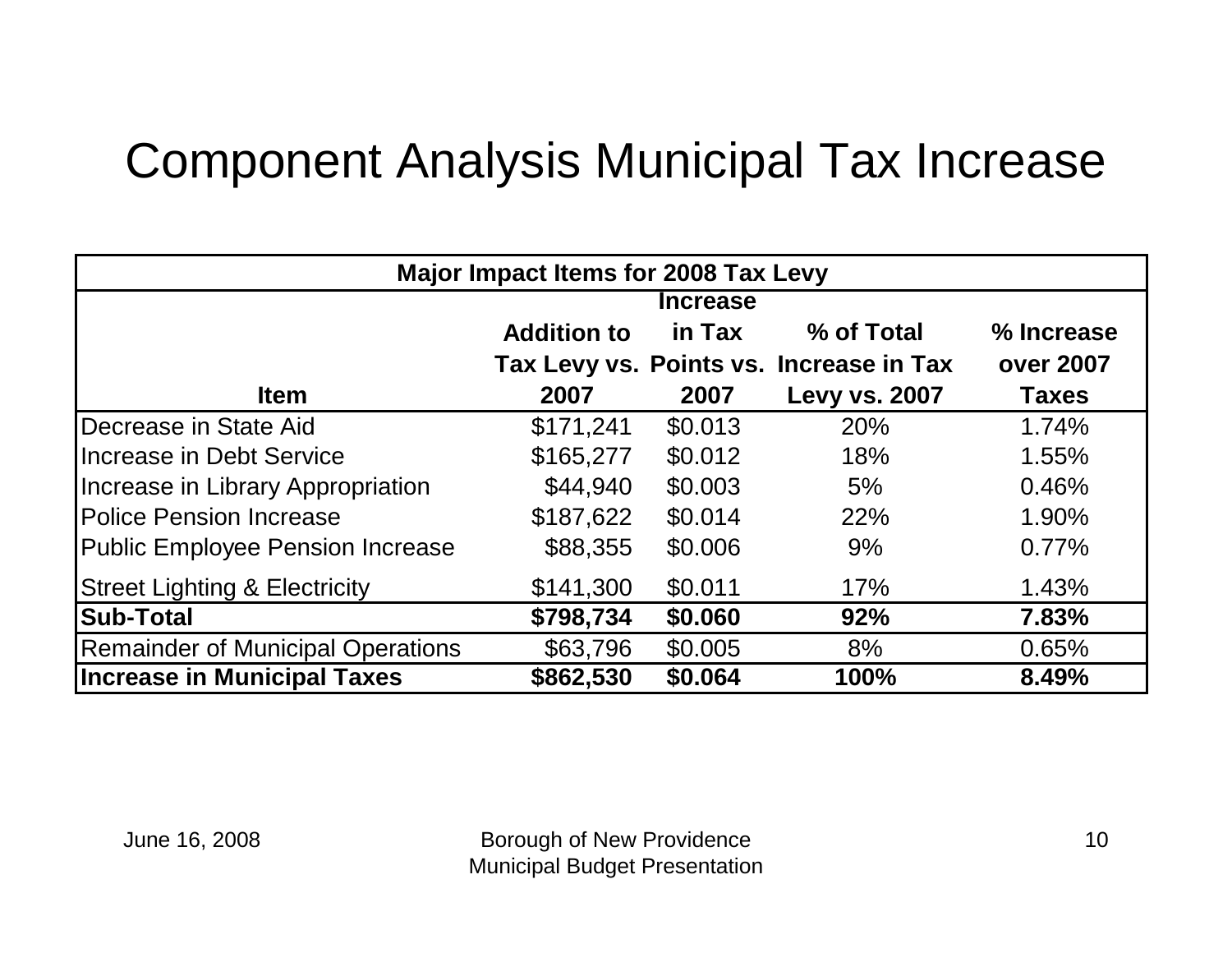## New Providence 2007 Municipal Taxes Are Lowest and Total Property Taxes are Third Lowest Among Peer Communities

| <b>Municipal Tax on Average</b> |      |                                 |              |                  |      | Average                                  |
|---------------------------------|------|---------------------------------|--------------|------------------|------|------------------------------------------|
| Home                            |      | <b>Municipal Tax Per Capita</b> |              | Capita           |      | Rank                                     |
| <b>Municipal Tax</b>            | Rank | <b>Municipal Tax</b>            | Rank         | <b>Total Tax</b> | Rank |                                          |
| \$2,117.64                      |      | \$815.07                        | $\mathbf{2}$ | \$3,893.13       | 3    |                                          |
| \$2,233.13                      | 2    | \$951.85                        | 4            | \$4,305.62       | 5    | 3                                        |
| \$2,257.59                      | 3    | \$812.07                        |              | \$3,737.79       | 2    |                                          |
| \$2,428.21                      | 4    | \$1,132.60                      | 6            | \$4,103.97       | 4    | 5                                        |
| \$2,442.05                      | 5    | \$969.59                        | 5            | \$3,403.64       |      | 3                                        |
| \$3,372.79                      | 6    | \$1,215.66                      |              | \$4,940.41       |      |                                          |
| \$4,042.23                      |      | \$940.74                        | 3            | \$4,238.90       | 6    | 6                                        |
|                                 |      |                                 |              |                  |      | Mun., Cnty. And<br><b>School Tax Per</b> |

All taxes include charges for garbage and sewer collection (already include in New Providence Municipal Taxes)

June 16, 2008 Borough of New Providence Municipal Budget Presentation